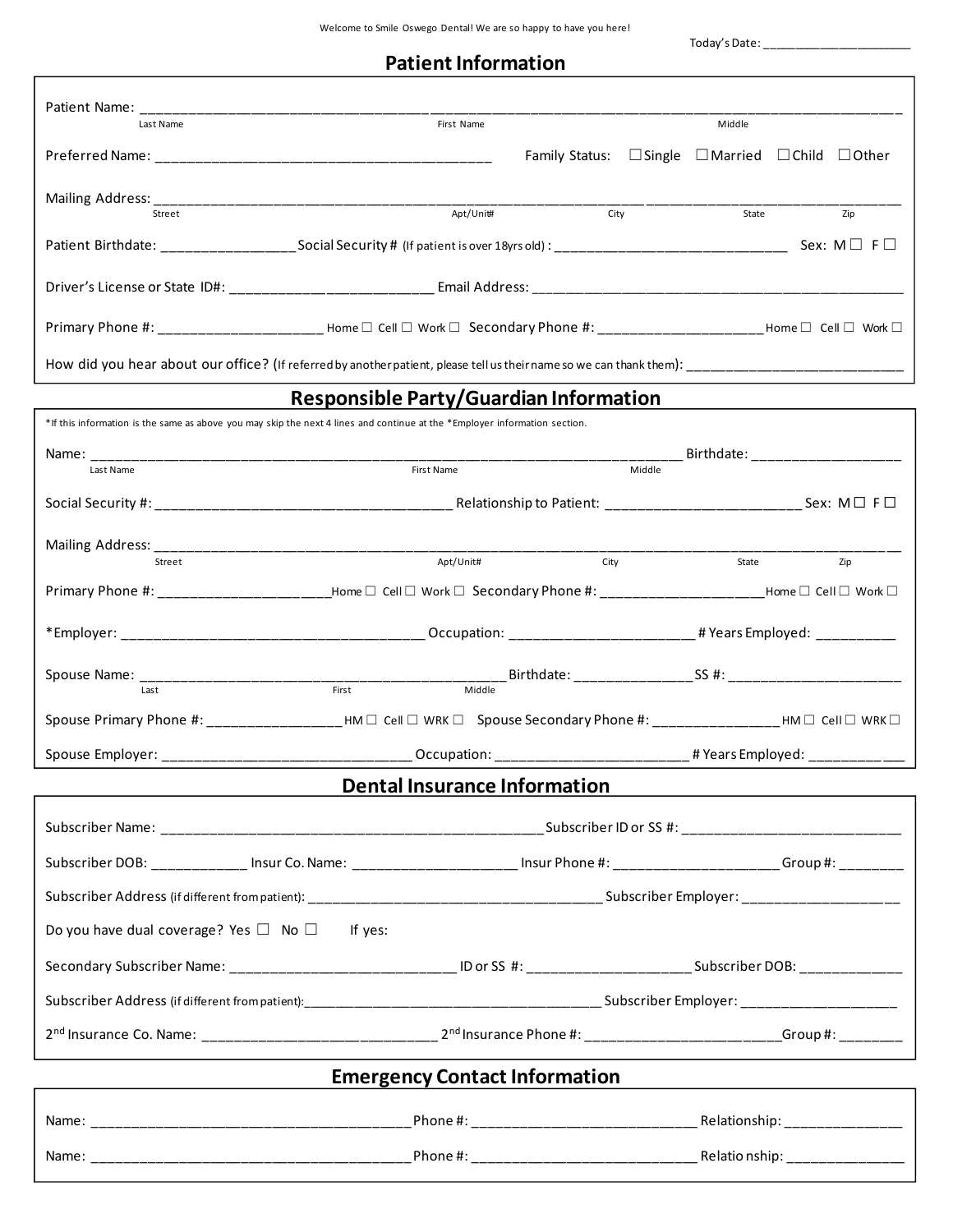| <b>Medical Health</b>                                                                                      |                            |                                                                                                                                                    |                               |
|------------------------------------------------------------------------------------------------------------|----------------------------|----------------------------------------------------------------------------------------------------------------------------------------------------|-------------------------------|
| What would you consider your general health to be?                                                         |                            | Excellent $\square$<br>Good $\square$<br>Fair $\Box$<br>Poor $\square$                                                                             |                               |
|                                                                                                            |                            |                                                                                                                                                    |                               |
| Are you taking any medication? Yes $\Box$ No $\Box$ If Yes, Please List Below:                             |                            |                                                                                                                                                    |                               |
|                                                                                                            |                            |                                                                                                                                                    |                               |
|                                                                                                            |                            |                                                                                                                                                    |                               |
|                                                                                                            |                            |                                                                                                                                                    |                               |
|                                                                                                            |                            |                                                                                                                                                    |                               |
| Do you have OR have you ever had the following medical conditions:                                         |                            |                                                                                                                                                    |                               |
| Abnormal Blood Pressure: High/Low                                                                          | Yes $\Box$ No $\Box$       | <b>Heart Disease</b>                                                                                                                               | Yes $\Box$ No $\Box$          |
| <b>Abnormal Bleeding</b>                                                                                   | Yes $\Box$ No $\Box$       | Heart Murmur                                                                                                                                       | Yes $\Box$ No $\Box$          |
| AFib                                                                                                       | Yes $\Box$ No $\Box$       | <b>Heart Surgery</b>                                                                                                                               | Yes $\Box$ No $\Box$          |
| Anemia                                                                                                     | Yes $\Box$ No $\Box$       | Hepatitis Type________                                                                                                                             | Yes $\Box$ No $\Box$          |
| Angina (Chest Pain)                                                                                        | Yes $\square$ No $\square$ | HIV+/AIDS                                                                                                                                          | Yes $\square$ No $\square$    |
| Arthritis                                                                                                  | Yes $\Box$ No $\Box$       | Kidney Disease/Problems                                                                                                                            | Yes $\Box$ No $\Box$          |
| <b>Artificial Heart Valves</b>                                                                             | Yes $\Box$ No $\Box$       | Liver Disease                                                                                                                                      | Yes $\Box$ No $\Box$          |
| <b>Artificial Bones/Joints</b>                                                                             | Yes $\Box$ No $\Box$       | Lung Disease/COPD                                                                                                                                  | Yes $\Box$ No $\Box$          |
| Asthma/Difficulty Breathing                                                                                | Yes $\Box$ No $\Box$       | <b>Mental Disability</b>                                                                                                                           | Yes $\Box$ No $\Box$          |
| <b>Blood Transfusion</b>                                                                                   | Yes $\Box$ No $\Box$       | <b>Mental Illness</b>                                                                                                                              | Yes $\square$<br>No $\Box$    |
| Cancer                                                                                                     | Yes $\Box$ No $\Box$       | Mitral Valve Prolapse                                                                                                                              | Yes $\Box$ No $\Box$          |
| Chemotherapy or Radiation Treatment                                                                        | Yes $\Box$ No $\Box$       | Organ Transplant                                                                                                                                   | Yes $\Box$ No $\Box$          |
| Colitis/Ulcers                                                                                             | Yes $\Box$ No $\Box$       | Osteoporosis                                                                                                                                       | Yes $\Box$ No $\Box$          |
| <b>Congenital Heart Defect</b>                                                                             | Yes $\Box$ No $\Box$       | Pacemaker                                                                                                                                          | Yes $\Box$ No $\Box$          |
| Dementia/Alzheimer's Disease                                                                               | Yes $\Box$ No $\Box$       | Rheumatic Fever/Scarlet Fever                                                                                                                      | Yes $\Box$ No $\Box$          |
| <b>Diabetes</b>                                                                                            | Yes $\Box$<br>No $\square$ | Steroid Therapy                                                                                                                                    | Yes $\square$<br>No $\square$ |
| Epilepsy/Seizures                                                                                          | Yes $\Box$ No $\Box$       | Stroke                                                                                                                                             | Yes $\Box$ No $\Box$          |
| Frequent/Severe Headaches                                                                                  | Yes $\Box$ No $\Box$       | <b>Substance Abuse Problems</b>                                                                                                                    | Yes $\Box$ No $\Box$          |
| Glaucoma                                                                                                   | Yes $\square$ No $\square$ | <b>Thyroid Problems</b>                                                                                                                            | Yes $\Box$ No $\Box$          |
| Hay Fever/Sinus Trouble                                                                                    | Yes $\Box$ No $\Box$       | Tuberculosis (TB)                                                                                                                                  | Yes $\Box$ No $\Box$          |
| <b>Heart Attack</b>                                                                                        | Yes $\Box$ No $\Box$       | Tumors                                                                                                                                             | Yes $\Box$ No $\Box$          |
|                                                                                                            |                            | Are you allergic to: Penicillin:□ Codeine:□ Sulfa Drugs:□ Erythromycin:□ Dental Anesthetics:□ Iodine:□ Metals/Nickel:□                             |                               |
| Do you take antibiotics prior to dental treatment? Yes $\Box$ No $\Box$ Are you taking any blood thinners? |                            |                                                                                                                                                    | Yes $\square$ No $\square$    |
| Are you subject to prolonged bleeding?                                                                     | Yes $\Box$ No $\Box$       | Are you subject to fainting spells?                                                                                                                | Yes $\square$ No $\square$    |
| Do you have excessive urination and/or thirst?                                                             | Yes $\Box$ No $\Box$       | Do you use tobacco products?                                                                                                                       | Yes $\square$ No $\square$    |
| Have you ever had or are you currently getting IV Zoledronic Acid Treatments (such as Zometa or Reclast)?  |                            |                                                                                                                                                    | Yes $\Box$ No $\Box$          |
|                                                                                                            |                            |                                                                                                                                                    |                               |
|                                                                                                            |                            |                                                                                                                                                    |                               |
|                                                                                                            |                            |                                                                                                                                                    |                               |
|                                                                                                            |                            |                                                                                                                                                    |                               |
|                                                                                                            |                            |                                                                                                                                                    |                               |
|                                                                                                            |                            |                                                                                                                                                    |                               |
| Are you experiencing any tooth, mouth, or jaw pain? Yes $\Box$ No $\Box$                                   |                            |                                                                                                                                                    |                               |
| Are your teeth sensitive to hot, cold, or anything else? Yes $\square$ No $\square$                        |                            |                                                                                                                                                    |                               |
|                                                                                                            |                            |                                                                                                                                                    |                               |
|                                                                                                            |                            | Type of bristles on your toothbrush? Soft $\Box$ Medium $\Box$ Hard $\Box$ Do you use an electric toothbrush and/or WaterPik? Yes $\Box$ No $\Box$ |                               |
| Do your gums bleed when brushing? Yes $\square$ No $\square$                                               |                            | Do your gums bleed when flossing?                                                                                                                  | Yes $\Box$ No $\Box$          |
| Yes $\square$ No $\square$<br>Do you use a Night Guard?                                                    |                            | Do you use a Sleep Apnea Device or Snore Guard? Yes $\Box$ No $\Box$                                                                               |                               |
| Would you like your teeth to be whiter?                                                                    | Yes $\Box$ No $\Box$       |                                                                                                                                                    |                               |
|                                                                                                            |                            |                                                                                                                                                    |                               |

I affirm that the information I have provided on this form is correct to the best of my knowledge. I understand that this information will be held in the strictest confidence and it is my responsibility to inform this office of any changes in my status. I authorize the staff of Smile Oswego Dental to perform any necessary dental services that I may need during diagnosis and treatment with my informed consent.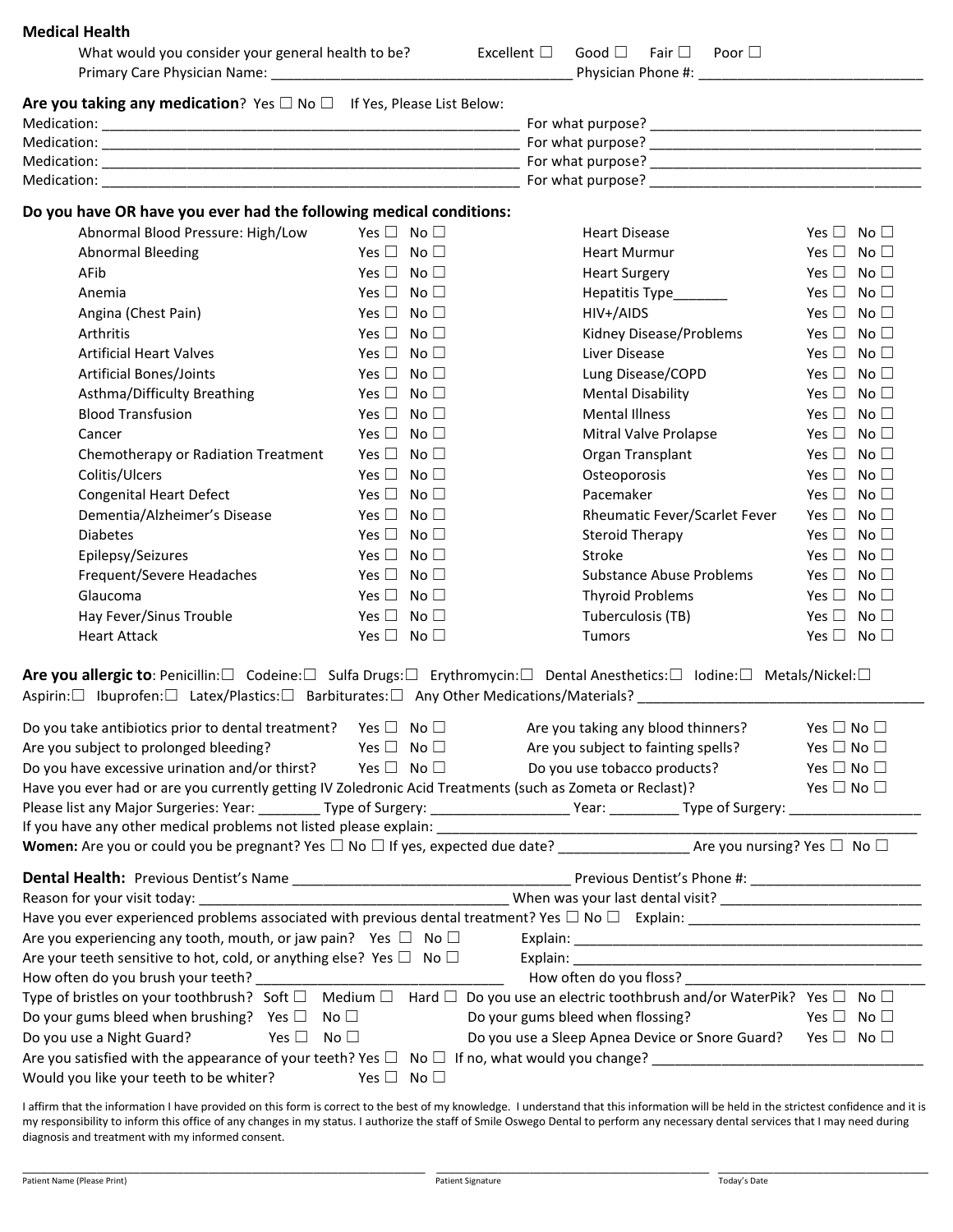

# Financial Policy

### **PAYMENT IS DUE IN FULL AT TIME OF SERVICE, INCLUDING ANY DENTAL**  INSURANCE DEDUCTIBLE AND/OR ESTIMATED OUT OF POCKET AMOUNT.

If you have dental insurance, we will help prepare & submit your dental insurance claims as a courtesy to you. By signing this form, you acknowledge any estimate given, is an estimate only and you are financially responsible for all charges regardless of your insurance coverage. Your signature on this form authorizes Smile Oswego Dental to release pertinent information to your insurance company including records of treatment rendered, diagnosis, xrays, and chart notes and you authorize insurance payments to come directly to Smile Oswego Dental.

If it becomes necessary to effect collections of any amount owed on your account, you will be responsible for all costs and expenses including rebilling and interest charges, missed appointment fees, all collections costs, and reasonable attorney fees. Any account sent to collections will be assessed an additional \$100.00 processing fee. Your signature on this form acknowledges and agrees to these terms.

Payment plans and special arrangements must be made *prior* to treatment and approved by the office manager.

Returned checks will be charged a flat rate of \$25.00 per check, per incident.

Balances older than 60 days from the date of service, regardless of insurance, may be subject to the following interest charges. Interest is calculated at a rate of 1.5% per month (or 18% annually or a \$5.00 rebilling feewhichever is greater) and applied monthly to any unpaid account balances.

For your convenience, we accept most major credit cards. We also offer additional payment plans through Care Credit, an outside financing group.

## Broken Appointment Policy

When you make an appointment with us, we reserve time exclusively for you because you are important to us. Should you need to make any changes to your scheduled appointment, we kindly ask that you give us 48 business hours' notice. Broken appointments without 48 business hours' notice, may be assessed a fee of \$25.00 per half hour of scheduled time.

If you would like more information or have any questions, please let us know. We are always happy to help!

\_\_\_\_\_\_\_\_\_\_\_\_\_\_\_\_\_\_\_\_\_\_\_\_\_\_\_\_\_\_\_\_\_\_\_\_\_\_\_\_\_\_\_\_\_\_\_ \_\_\_\_\_\_\_\_\_\_\_\_\_\_\_\_\_\_\_\_\_\_\_\_\_\_\_\_\_\_

Patient Name (Please Print)

Patient Signature (Parent or Guardian if Patient is a Minor) Date